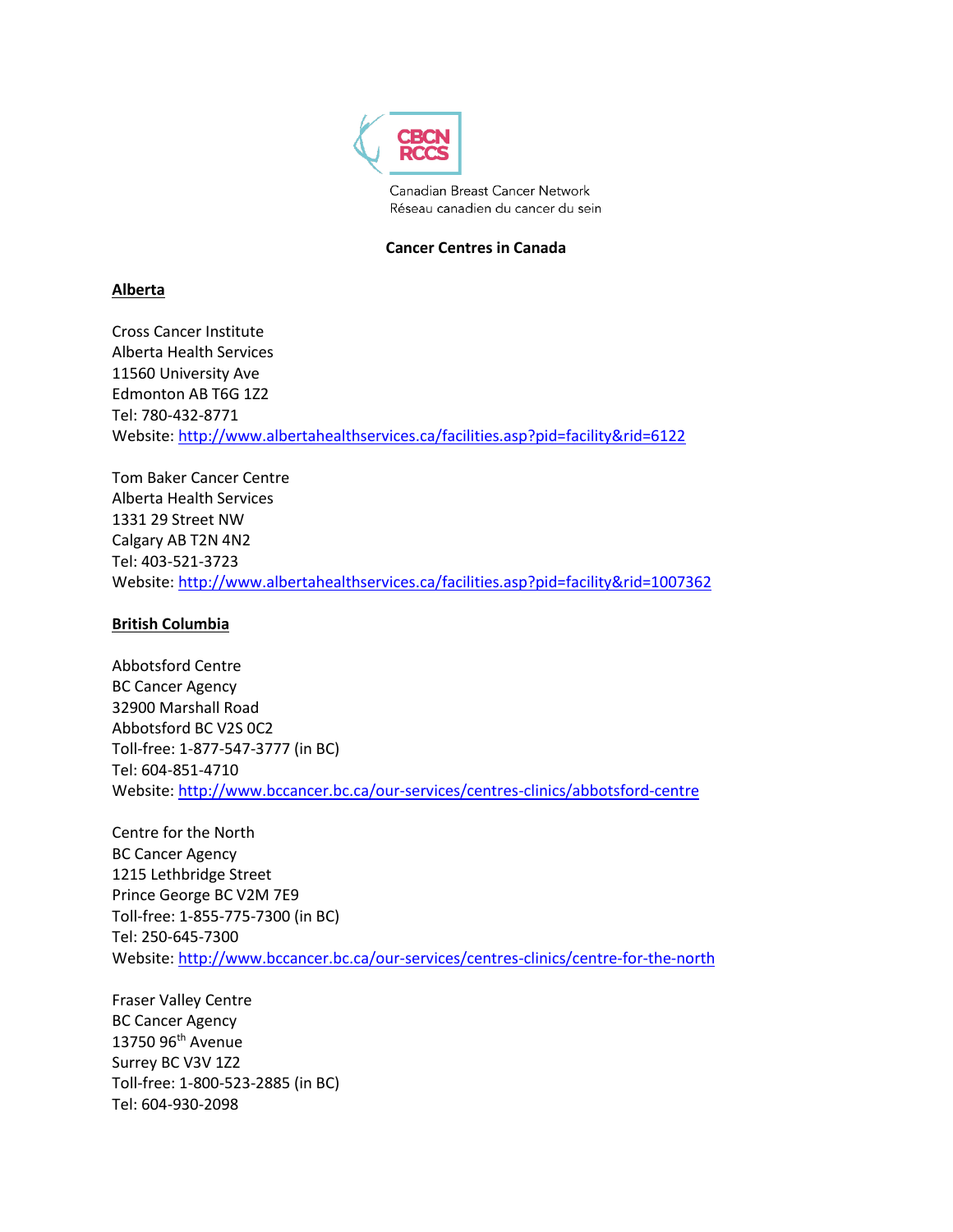Website: http://www.bccancer.bc.ca/our-services/centres-clinics/fraser-valley-centre

Sindi Ahluwalia Hawkins Centre for the Southern Interior BC Cancer Agency 399 Royal Avenue Kelowna BC V1Y 5L3 Toll-free: 1-888-563-7773 (in BC) Tel: 604-930-3900 Website: http://www.bccancer.bc.ca/our-services/centres-clinics/centre-for-the-southern-interior

Vancouver Centre BC Cancer Agency 600 West 10<sup>th</sup> Avenue Vancouver BC V5Z 4E6 Toll-free: 1-800-663-3333 (in BC & Yukon) Tel: 604-877-6000 Website: <http://www.bccancer.bc.ca/our-services/centres-clinics/vancouver-centre>

Vancouver Island Centre BC Cancer Agency 2410 Lee Avenue Victoria BC V8R 6V5 Toll-free: 1-800-670-3322 (in BC) Tel: 250-519-5500 Website: http://www.bccancer.bc.ca/our-services/centres-clinics/vancouver-island-centre

#### **Manitoba**

Cancer Care Manitoba – MacCharles Unit 675 McDermot Avenue Winnipeg MB R3E 0V9 Toll-free: 1-866-561-1026 Tel: 204-787-2197 Website[: http://www.cancercare.mb.ca/index.cfm?pageID=351](http://www.cancercare.mb.ca/index.cfm?pageID=351)

Cancer Care Manitoba – St. Boniface Unit O Block – 409 Tache Avenue Winnipeg MB R2H 2A6 Tel: 204-237-2559 Website[: http://www.cancercare.mb.ca/home/patients\\_and\\_family/maps/st\\_boniface\\_unit/](http://www.cancercare.mb.ca/home/patients_and_family/maps/st_boniface_unit/)

Western Manitoba Cancer Centre Cancer Care Manitoba 300 McTavish Avenue East Brandon MB R7A 2B3 Tel: 204-578-2222 Website: http://www.pmh-mb.ca/index.php/cancer-care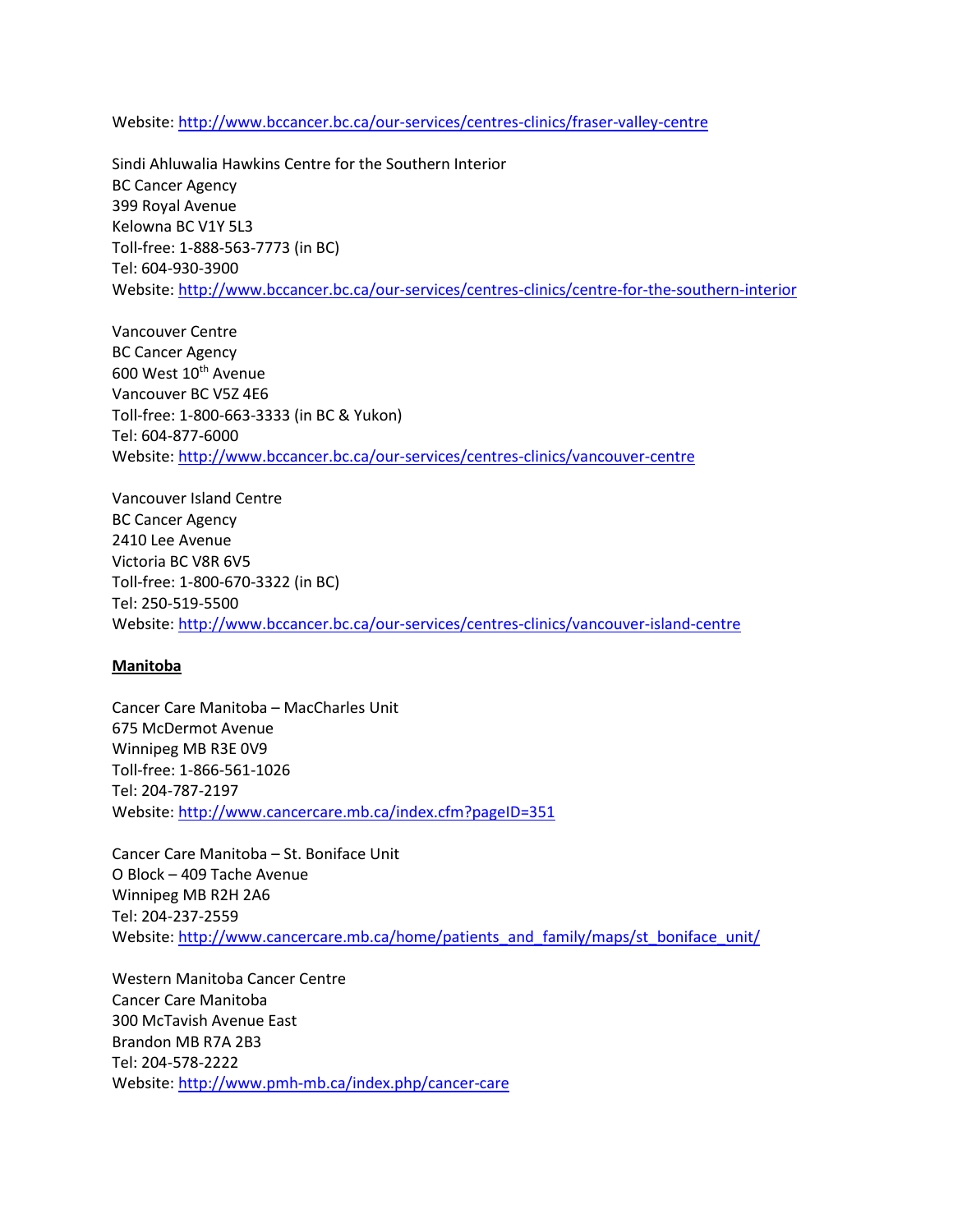#### **New Brunswick**

Dr. Léon-Richard Oncology Centre 37 Providence Street Moncton NB E1C 8X3 Tel: 506-862-4005 Website[: http://www.vitalitenb.ca/en/points-service/dr-leon-richard-oncology-centre](http://www.vitalitenb.ca/en/points-service/dr-leon-richard-oncology-centre)

Saint John Regional Hospital 400 University Avenue PO Box 2100 St. John NB E2L 4L4 Tel: 506-648-6884 Website[: http://en.horizonnb.ca/home/facilities-and-services/services/clinical](http://en.horizonnb.ca/home/facilities-and-services/services/clinical-services/oncology/oncology-services-at-the-saint-john-regional-hospital/saint-john-regional-hospital-(sjrh)-site.aspx)[services/oncology/oncology-services-at-the-saint-john-regional-hospital/saint-john-regional-hospital-](http://en.horizonnb.ca/home/facilities-and-services/services/clinical-services/oncology/oncology-services-at-the-saint-john-regional-hospital/saint-john-regional-hospital-(sjrh)-site.aspx) [\(sjrh\)-site.aspx](http://en.horizonnb.ca/home/facilities-and-services/services/clinical-services/oncology/oncology-services-at-the-saint-john-regional-hospital/saint-john-regional-hospital-(sjrh)-site.aspx)

#### **Newfoundland & Labrador**

Dr. H. Bliss Murphy Cancer Centre Health Sciences Centre 300 Prince Philip Drive St. John's NL A1B 3V6 Tel: 709-777-6555 Website[: http://www.easternhealth.ca/AboutEH.aspx?d=3&id=884&p=724](http://www.easternhealth.ca/AboutEH.aspx?d=3&id=884&p=724)

#### **Nova Scotia**

Cape Breton Cancer Centre Cape Breton Regional Hospital 1482 George Street Sydney NS B1P 1P3 Tel: 902-567-8000 Website[: http://www.cbdha.nshealth.ca/ic2/intranet/Site/view.cfm?siteID=5033](http://www.cbdha.nshealth.ca/ic2/intranet/Site/view.cfm?siteID=5033)

Nova Scotia Cancer Centre 5780 University Avenue 2<sup>nd</sup> Floor Dickson Building - Main level Halifax NS B3H 1V7 Tel: 902-473-6000 Website[: http://www.cdha.nshealth.ca/cancer-centre-nova-scotia](http://www.cdha.nshealth.ca/cancer-centre-nova-scotia)

### **Ontario**

Algoma Regional Cancer Program Sault Area Hospital 750 Great Northern Road Sault Ste. Marie ON P6B 0A8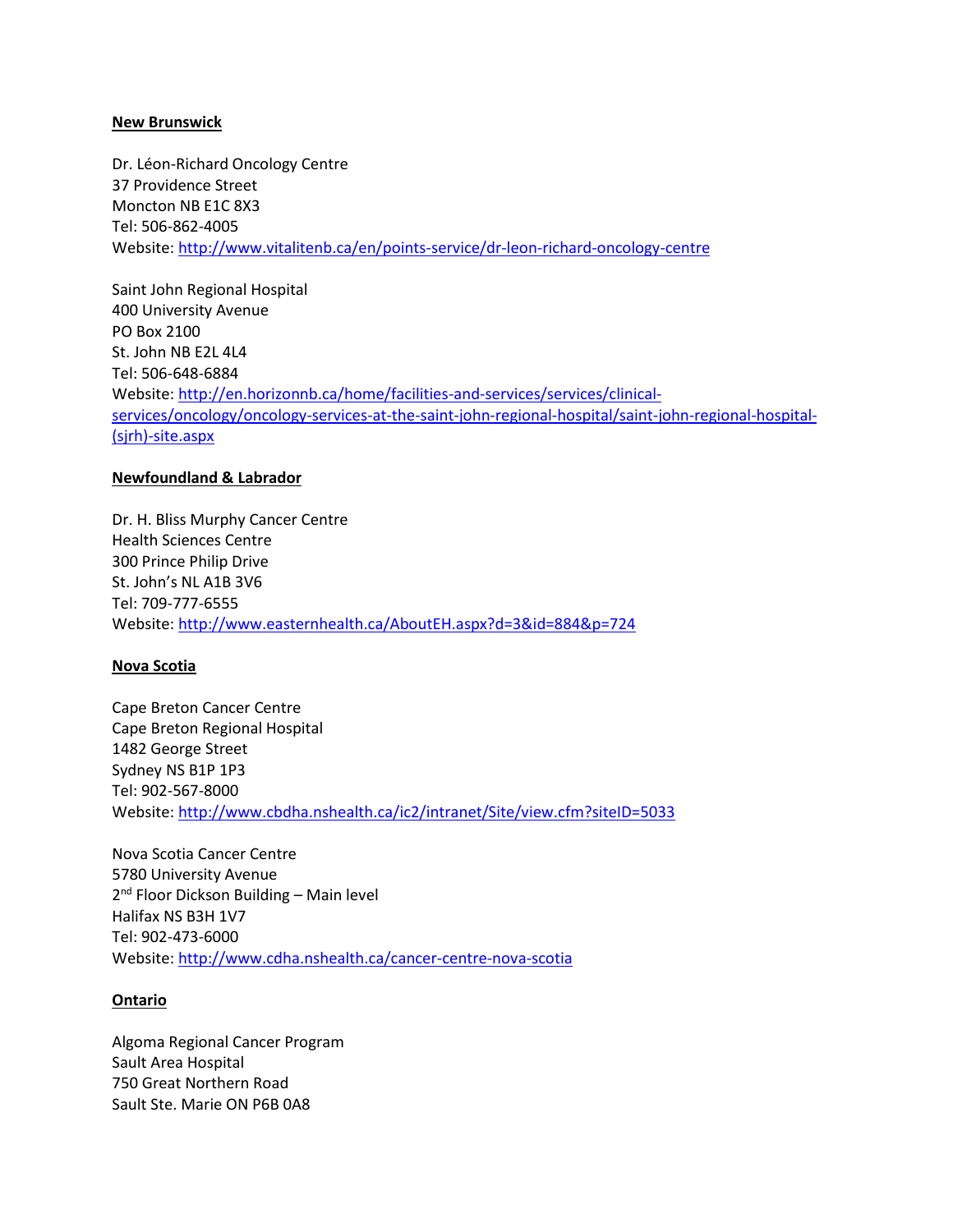Tel: 705-759-3434 Website[: http://www.sah.on.ca/programs-services/cancer-care](http://www.sah.on.ca/programs-services/cancer-care) 

Cancer Centre of Southeastern Ontario Kingston General Hospital 25 King Street West Kingston ON K7L 5P9 Toll-free: 1-800-567-5722 Tel: 613-549-6666 Website: http://www.kgh.on.ca/cancer-care

Grand River Regional Cancer Centre Grand River Hospital 835 King Street West Kitchener ON N2G 1G3 Tel: 519-749-4380 Website[: http://www.grhosp.on.ca/care/services-departments/cancer](http://www.grhosp.on.ca/care/services-departments/cancer)

Grey Bruce Health Services GBHS Oncology Center 1800 8<sup>th</sup> Street East Owen Sound ON N4K 6M9 Tel: 519-376-2121 (main hospital line) Tel: 519-372-3922 (cancer clinic) Email: [web@gbhs.on.ca](mailto:web@gbhs.on.ca) Website[: www.gbhs.on.ca](http://www.gbhs.on.ca/)

Juravinski Regional Cancer Centre 699 Concession Street Hamilton ON L8V 5C2 Tel: 905-387-9495 Website[: www.jcc.hhsc.ca/](http://www.jcc.hhsc.ca/)

London Regional Cancer Program 790 Commissioners Road East PO Box 5165 London ON N6A 4L6 Tel: 519-685-8600 Website: http://www.lhsc.on.ca/About\_Us/LRCP/

M. Lau Breast Centre Princess Margaret Hospital 610 University Avenue Toronto ON M5G 2M9 Tel: 416-946-4501 x. 2228 Website[: http://www.uhn.ca/PrincessMargaret/PatientsFamilies/Clinics\\_Tests/Breast](http://www.uhn.ca/PrincessMargaret/PatientsFamilies/Clinics_Tests/Breast)

Northeast Cancer Centre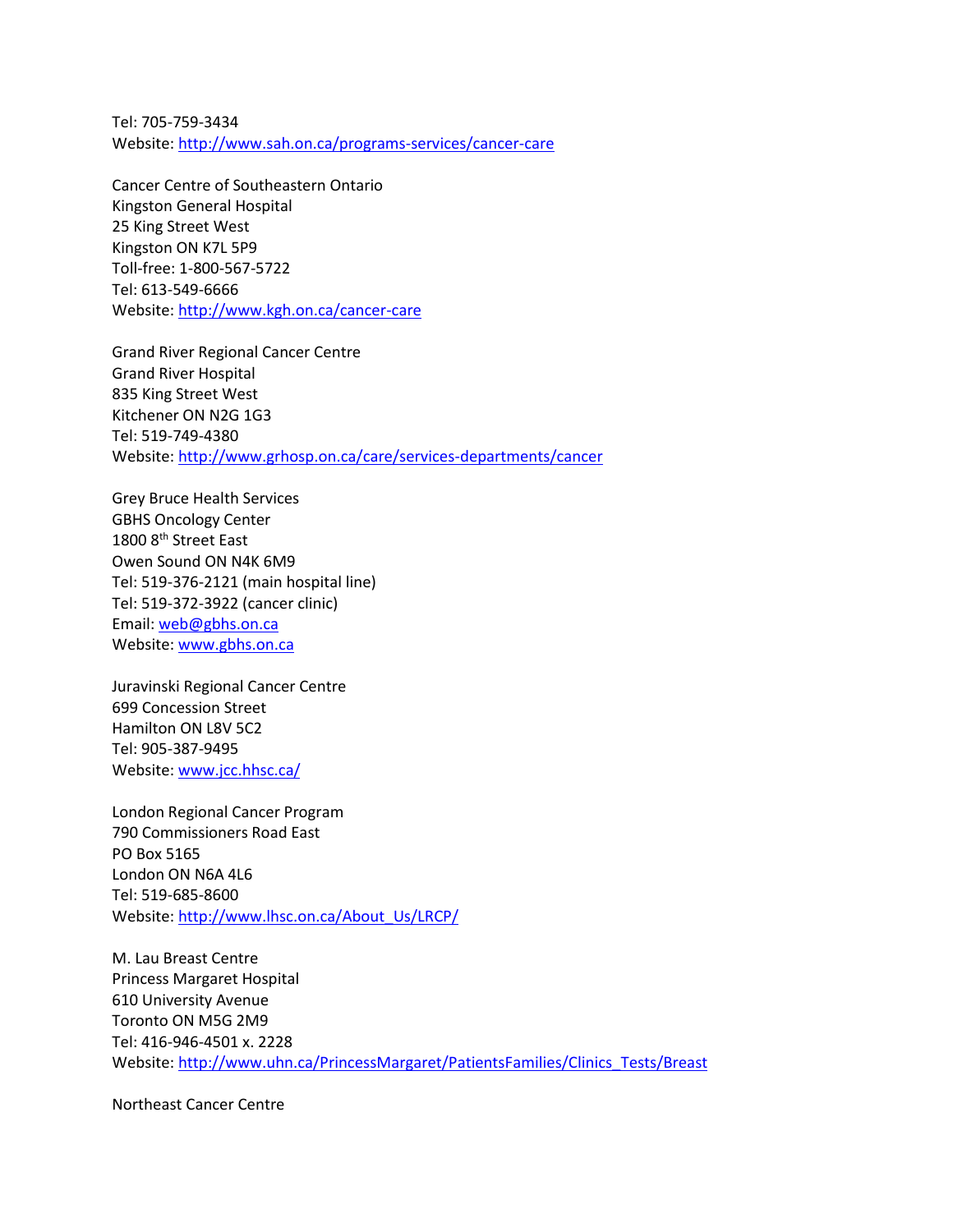Health Sciences North 41 Ramsey Lake Road Sudbury ON P3E 5J1 Toll-free: 1-866-469-0822 Tel: 705-522-6237 Website: https://www.hsnsudbury.ca/portalen/rcp/

Regional Cancer Care Thunder Bay Regional Health Sciences Centre 980 Oliver Road 3rd Floor Thunder Bay ON P7B 6V4 Toll-free: 1-877-696-7223 Tel: 807-684-7200 Email: [cancercareinfo@tbh.net](mailto:cancercareinfo@tbh.net) Website: http://www.tbrhsc.net/programs-services/regional-cancer-care/

R.S. McLaughlin Durham Regional Cancer Centre Lakeridge Health 1 Hospital Court Oshawa ON L1G 2B9 Toll-free: 1-866-338-1778 Tel: 905-576-8711 Website[: https://www.lakeridgehealth.on.ca/en/ourservices/cancercare.asp](https://www.lakeridgehealth.on.ca/en/ourservices/cancercare.asp)

Stronach Regional Cancer Centre Southlake Regional Health Centre 596 Davis Drive Newmarket ON L3Y 2P9 Tel: 905-895-4521 x. 6280 Website: http://www.southlakeregional.org/Default.aspx?cid=10&lang=1

The Carlo Fidani Peel Regional Cancer Centre Credit Valley Hospital 2200 Eglinton Avenue West Mississauga ON L5M 2N1 Tel: 905-813-1100 x.4439 Website[: http://trilliumhealthpartners.ca/patientservices/cancerservices/pages/carlo-fidani-peel](http://trilliumhealthpartners.ca/patientservices/cancerservices/pages/carlo-fidani-peel-regional-cancer-centre.aspx)[regional-cancer-centre.aspx](http://trilliumhealthpartners.ca/patientservices/cancerservices/pages/carlo-fidani-peel-regional-cancer-centre.aspx)

The Odette Cancer Centre Sunnybrook Health Sciences Centre 2075 Bayview Avenue Toronto ON M4N 3M5 Tel: 416-480-5000 Website: http://sunnybrook.ca/content/?page=odette-cancer-centre

The Ottawa Hospital Cancer Program 501 Smyth Road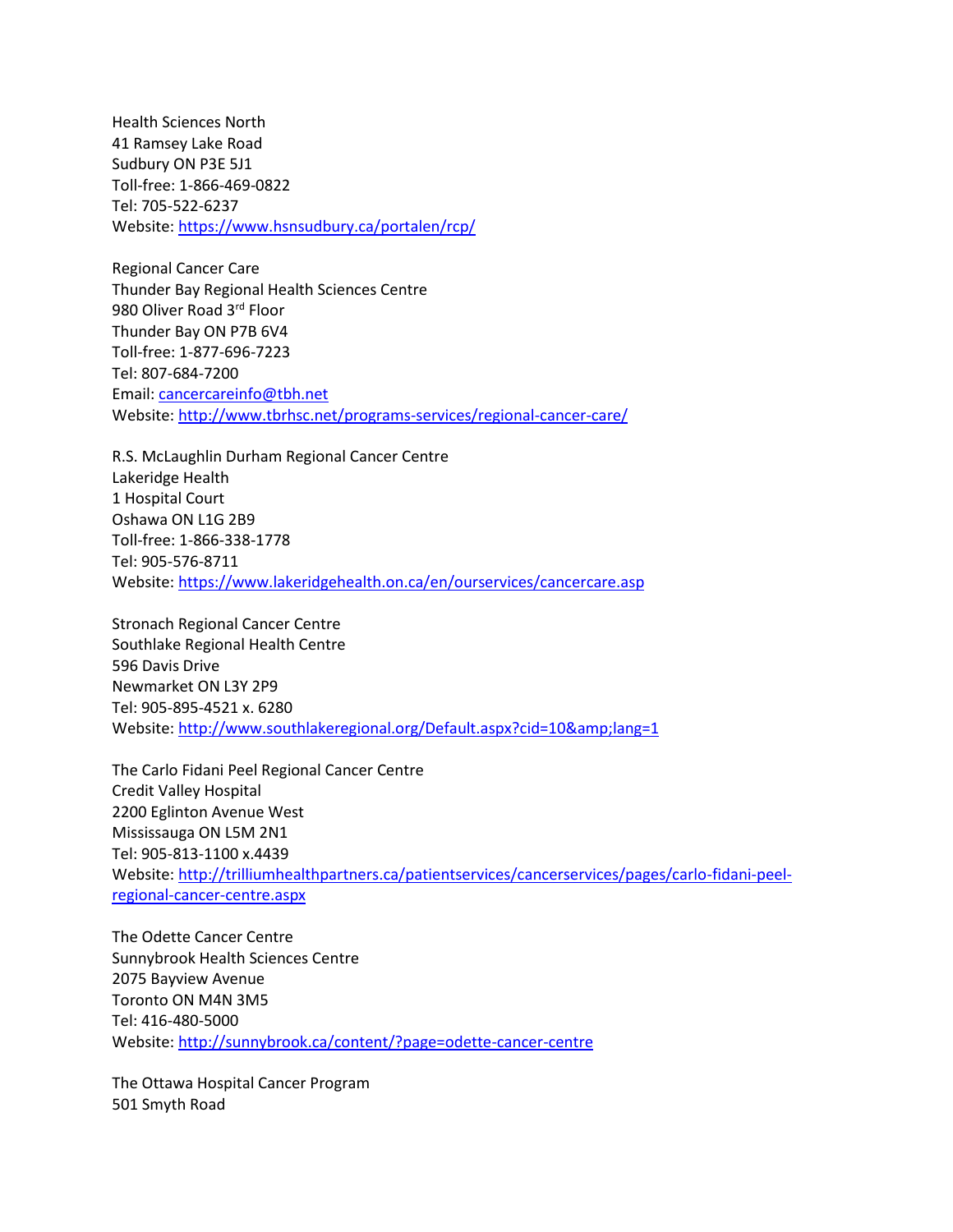Ottawa ON K1H 8L6 Tel: 613-737-7700 Website: http://www.ottawahospital.on.ca/wps/portal/Base/TheHospital/ClinicalServices/DeptPgrmCS/Programs /CancerProgram

Windsor Regional Cancer Centre 2220 Kildare Road Windsor ON N8W 2X3 Tel: 519-253-5253 Website[: www.wrcc.on.ca/](http://www.wrcc.on.ca/)

## **Prince Edward Island**

PEI Cancer Treatment Centre 60 Riverside Drive PO Box 6600 Charlottetown PE C1A 8T5 Tel: 902-864-2027 Email: [ctc@gov.pe.ca](mailto:ctc@gov.pe.ca) Website[: http://www.healthpei.ca/cancer-treatment-centre](http://www.healthpei.ca/cancer-treatment-centre)

## **Quebec**

Cedars Cancer Centre McGill University Health Centre 1001 Decarie Blvd. Montreal QC H4A 3J1 Tel: 514-834-1934 Website[: https://muhc.ca/glen/cedars-cancer-centre](https://muhc.ca/glen/cedars-cancer-centre)

CHUQ – Hôtel-Dieu de Quebec 11 côte du Palais Quebec QC G1R 2J6 Tel : 418-525-4444 Website: http://www.chuq.qc.ca/fr/le\_chuq/nos\_etablissements/hdq/

Le Centre intégré de cancérologie du CHUM CHUM – Hôpital Notre-Dame 1560 rue Sherbrooke Est Montreal QC H2L4M1 Tel : 514-890-8000 Website :<http://cicc.chumontreal.qc.ca/jai-cancer>

Le Centre intégré de cancérologie de Laval CSSSL – Hôpital de Laval 1755, boul. René-Laennec Laval QC H7M 3L9